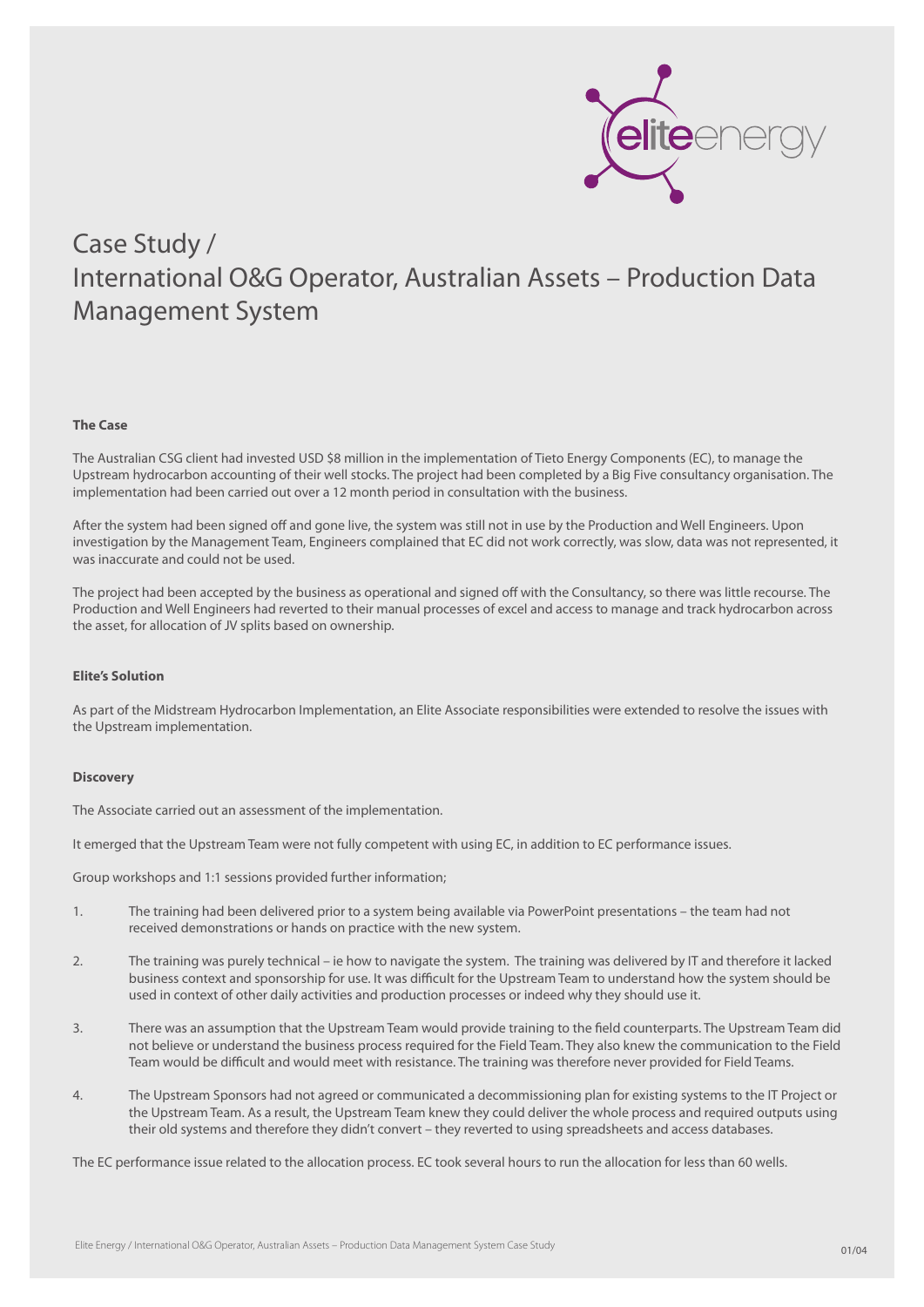## **Resolution Plan**

The resolution plan had three focus areas:

- 1. Training based on role in line with Client Standards and Policies for Production Excellence.
- 2. Resolution of EC Performance issues.
- 3. Modification of Business Processes in line with new Collaborative Working Environment being implemented.

#### **Part 1**

The Associate developed a training plan for Production and Well Engineers and Hydrocarbon Accountants in line with the client's Production Excellence standard. This meant that the training was role based and covered the entire stack of skills needed.

The training had the following areas which were covered:

- 1. Company Standard
- 2. Role Specific Requirements
- 3. EC General Training
- 4. EC Role Specific training
- 5. Business Objects training for reporting





The training was owned, developed (with Elite Associate support) and delivered by Subject Matter Experts in the Upstream Team.

The material included more demonstration, relevant worked examples and the SME actually attended training on how best to deliver training.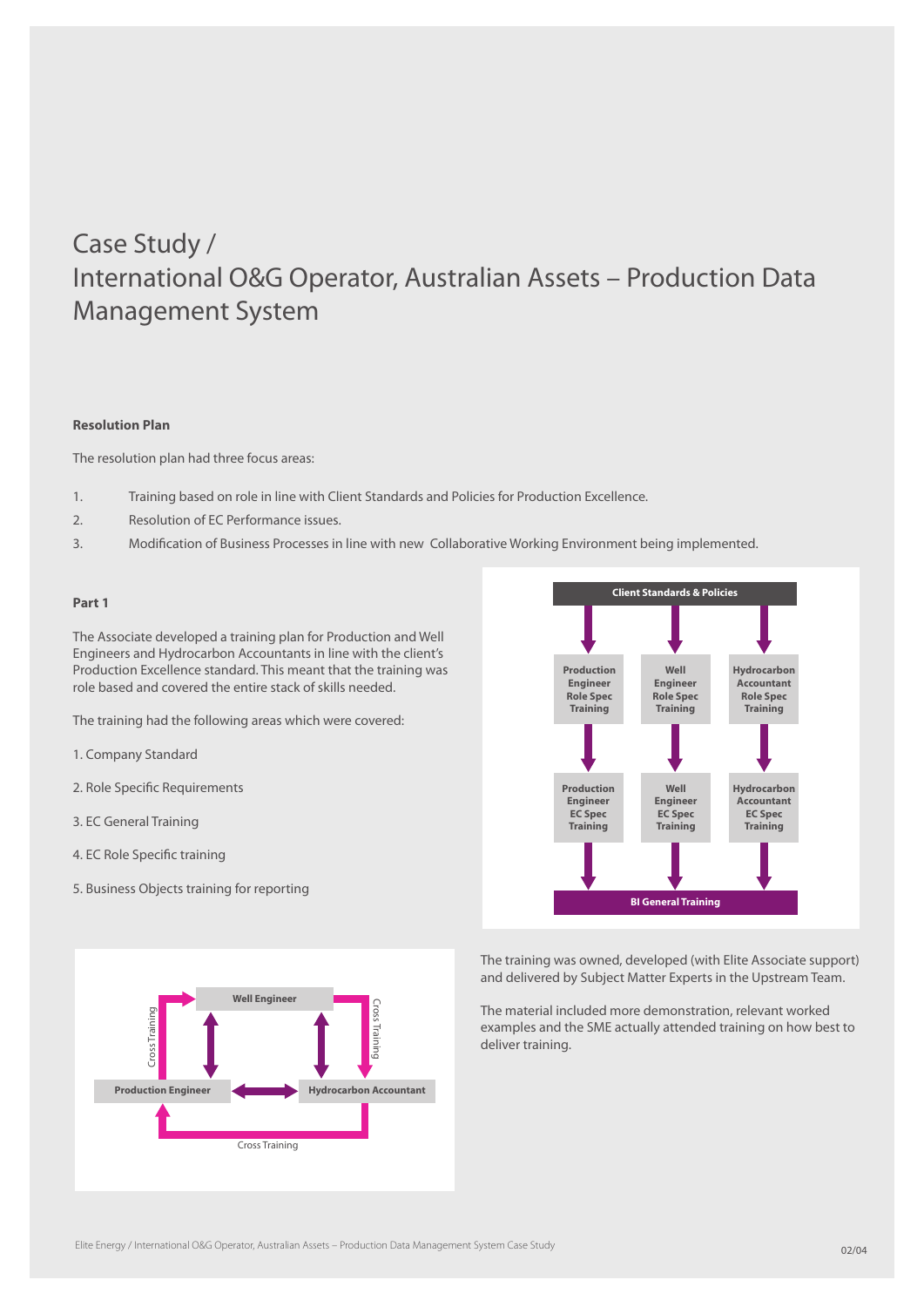# **Part 2**

The issue related to the performance of EC

The Associate engaged the wider organisation that included the internal IT department and Tieto to help resolve the issue. The solution included a mix of infrastructure and software enhancements that improved the performance of the overall systems.

 The changes meant that the processes were now taking under 1 hour to complete which provided a greater degree of confidence and credibility for use by the Upstream Team. In fact they could begin to see how they could use it in their daily routine.

# **Part 3**

The final part of the resolution plan was the redefining the Hydrocarbon Accounting business processes in line with the changes in organisation structure and operations.

The client had moved the organisation from a department based structure for operations to a multidisciplinary Collaborative Working Environment structure. There were five separate CWE's within the operational group managing three geographical areas, a Network CWE for pipeline and infrastructure and a Water CWE.

In order to support this new "Ways or Working" the Associate modified the role structure and business processes to support the new organisation.

This meant that the Production, Well and HCA's in each CWE were cross trained to be able to carry out each other function and role, this added to the flexibility of the production team and allowed for resiliency where the loss of a key person did not affect the overall performance of the group.

The changes meant that the processes were now taking under 1 hour to complete which provided a greater degree of confidence and credibility for use by the Upstream Team.